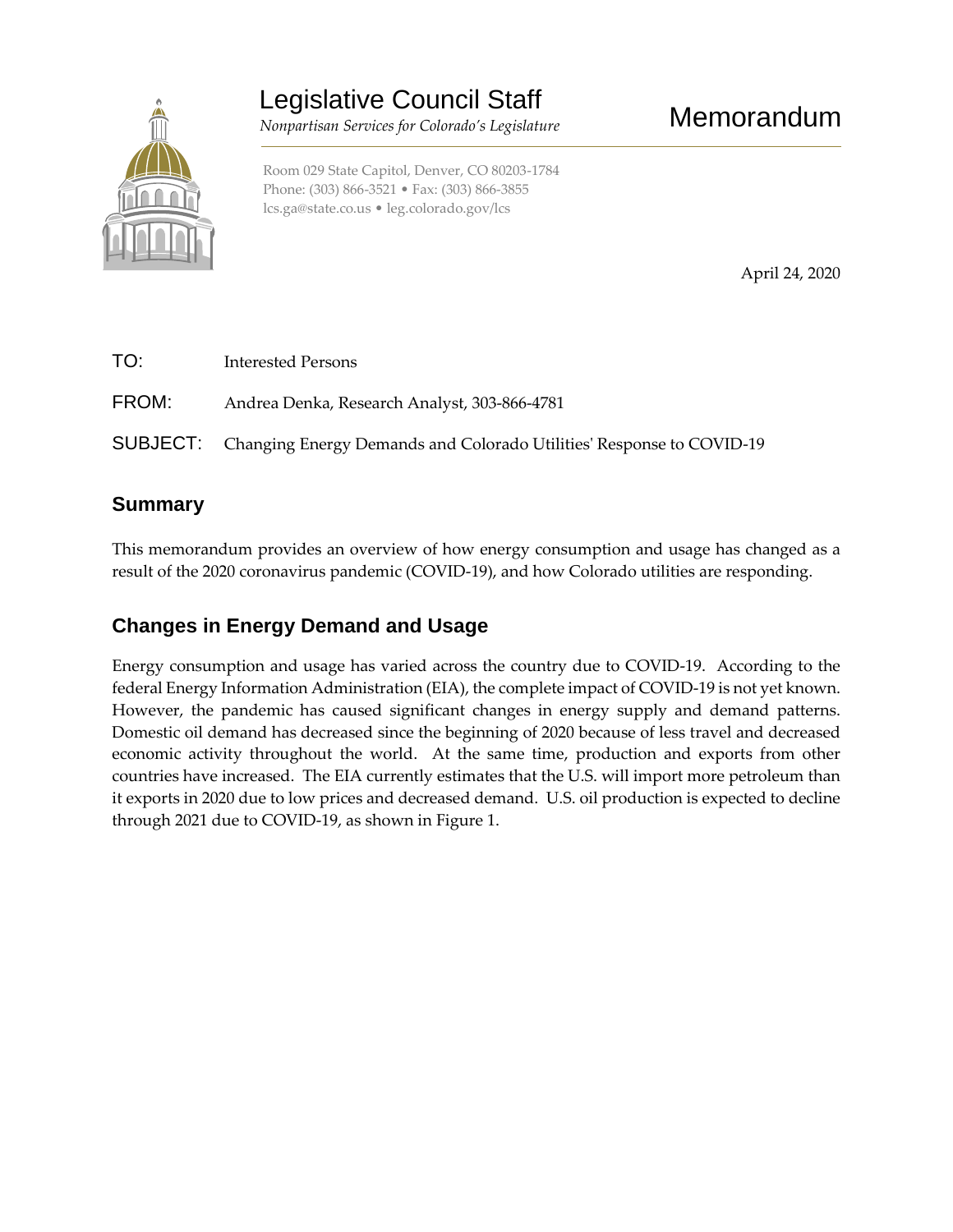

**Figure 1 U.S. Oil Production**

*Source: U.S. Energy Information Administration. Projections (f) are based off data accessed on April 7, 2020.* 

Electricity in the United States is produced using various energy sources such as coal, natural gas, and renewable sources like solar. While natural gas prices have decreased in 2020, the EIA is currently expecting natural gas prices to increase by the end of 2020 and to return to pre-pandemic levels in 2021. The EIA does not expect the COVID-19 pandemic to have a long-term impact on natural gas production in the U.S. However, coal production is expected to decrease by up to 22 percent in 2020 due to the decreased electricity demand. The EIA also expects renewable energy to be the fastest growing source of electricity generation in 2020, but warns that the COVID-19 pandemic may impact the construction of large renewable resource generating facilities in the future.

Both the supply and demand for electricity have been impacted as a result of COVID-19. According to the Rocky Mountain Institute, since the beginning of March, the total electrical load on certain grid systems has decreased from 5 to 15 percent relative to the expected loads for this time of year throughout the country.<sup>1</sup> This reduction in electrical loads may be caused by changing weather patterns, decreased peak usage times, and a decrease in energy usage from commercial buildings. The EIA also states that a 3 percent decrease in total U.S. electric power production is expected in 2020, and that the economic slowdown and stay-at-home orders will likely impact electricity production through 2021. Figure 2 shows the share of total electrical power by source from 2014 to 2019 and forecasts for 2020 and 2021.

 $\overline{a}$ 

<sup>1</sup><https://www.utilitydive.com/news/clearer-picture-of-coronavirus-driven-grid-load-declines-emerges-in-us-afte/575777/>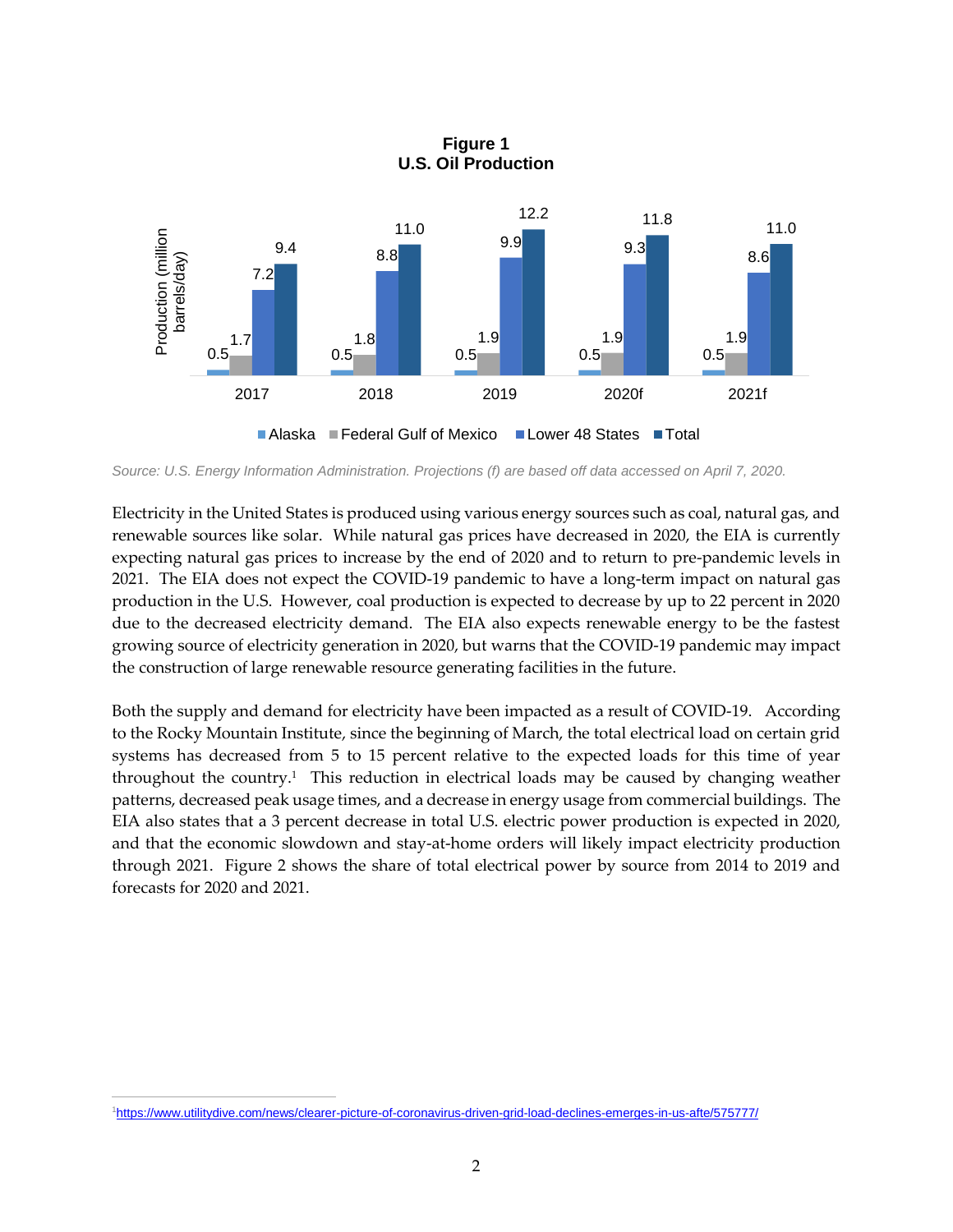

**Figure 2 Total Share of U.S. Electrical Power Generation**

## **Utility Response in Colorado**

COVID-19 has also impacted energy consumption and production in Colorado. The EIA continuously monitors the organizations responsible for balancing electrical supply and demand in the United States. Similar to the trends seen throughout the country, Colorado has experienced a decrease in electricity production. Figure 3 shows the daily demand for electricity as reported by Colorado balancing authorities from January 1, 2020, to April 15, 2020.



**Figure 3**

*Source: U.S. Energy Information Administration.*

*Source: U.S. Energy Information Administration.*